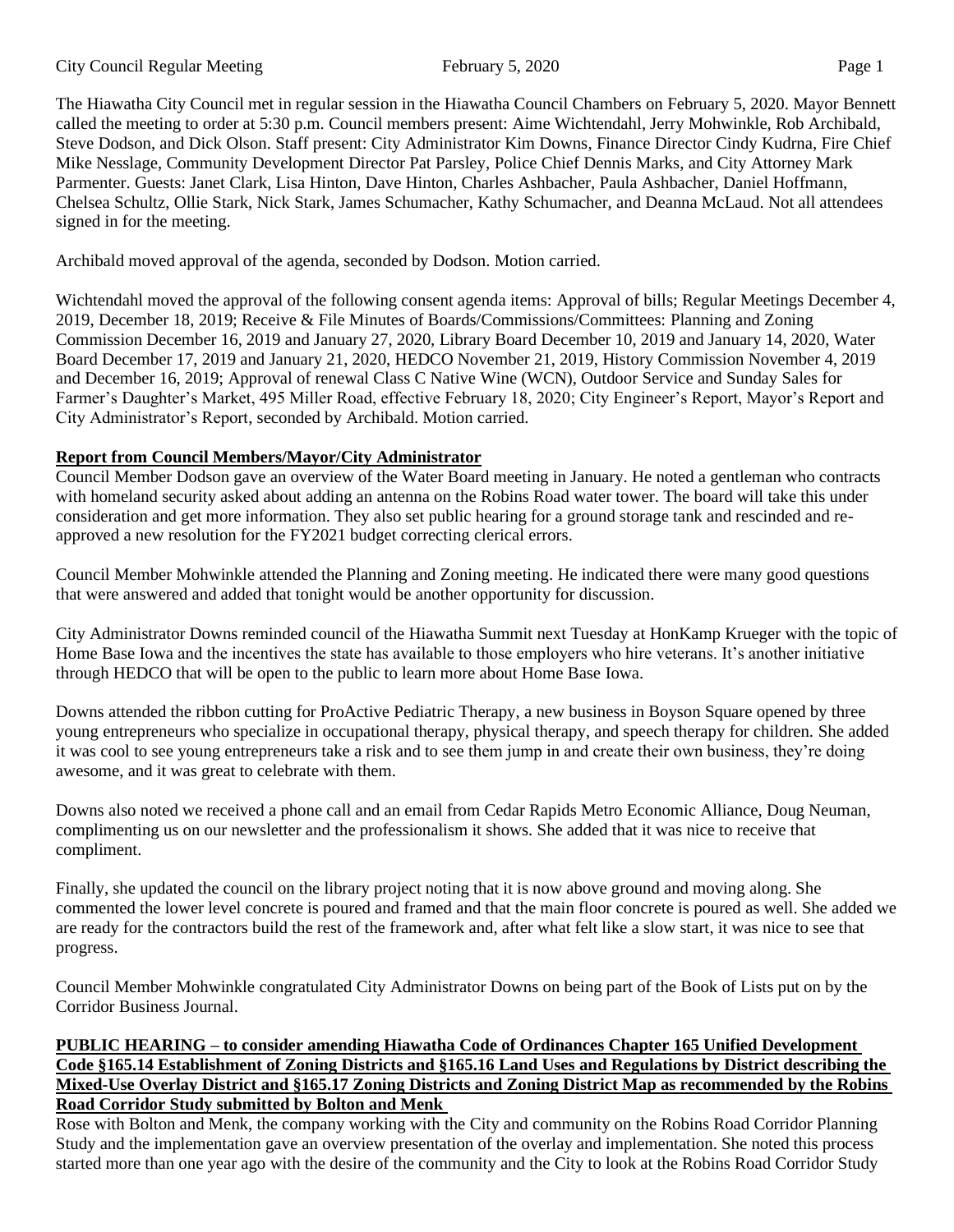Plan. The initial plan looked at actual roadway design, amenities to it, what that area of Hiawatha should be in the future, some land use, some redevelopment, some pedestrian amenities, etc. which led to several recommendations to the City for how to realize that vision. She added the pieces that relate to the zoning and planning portion of this would be the desire from steering committee and community to have a more walkable, pedestrian friendly kind of environment and some public investment and reinvestment in the infrastructure in the area that is already on the City's radar. So this leads us to consider how to take a holistic look at this and do it all at the same time. She noted in the planning process they heard Robins Road is a place we cut through, a place where some work, but no one identified a specific thing or place with Robins Road. She added the desire was to redevelop that area, create an identifiable place in the community, and reinvest, both publicly and privately, to potentially attract new businesses, new jobs, new residents to the area.

Rose spoke regarding the difference between several terms and their importance:

Zoning: The official designation that a City classifies a parcel of land. The designation prescribes the uses and activities that can occur and sets minimum development regulations such as: building setbacks, building height, signage allotments. Zoning is adopted by an ordinance and is an enforceable law for the City. It prescribes uses that are allowable in a district. It is possible that not all land use meets the standard of the adopted zoning:

- Uses that were established lawfully can continue subject to a City's nonconformities standards often referred to as uses that are 'grand-fathered'. (Section 165.70 Code of Ordinances)
- This means that a use can continue provided that it does not expand (in some cases), cease to operate for a period of time, or modify into a more intense nonconforming use. A Legal Non-conforming status is tied to property and not property ownership.
- Uses that were not established lawfully are not 'grand-fathered' and are subject to a City's zoning enforcement laws.

## Land Use: The current and existing use of a property

Future Land Use: The designation that a City classifies a parcel of land for long term future use. The designation is made on a 'future land use' map and is adopted as part of the City's Comprehensive Plan. A comprehensive plan typically has a twenty year time horizon. It is necessary to convey a long-term vision to the community, land owners and developers.

- It provides a general understanding for the type and placement of community growth and/or redevelopment.
- A statement of consistency is typically made regarding future land use on any rezoning action in a City and is the legal test standard for most land use cases.

Rose discussed the concept of an overlay district. She noted an overlay district is a zoning district and would be part of the Unified Development Code. An overlay district sits on top of your other zoning and usually does one of two things: Either it allows for additional uses or exclusion of some uses or it could apply some different development standards than would be required in the other zoning districts required development standards. It is often used in some type of master plan and in a geographic context. An overlay district does not replace the zoning we have in place currently; it is placed over top of it.

Next Rose reviewed several frequently asked questions:

1. How soon will this happen?

The redevelopment concept is private development driven - the City does not have a plan to actively acquire properties. The overall redevelopment of the corridor could take many years.

- 2. Does this require me to sell my property? No
- 3. Does this require me to proactively make improvements to my property? No. The overlay standards are required according to the proposed applicability section. A legal non-conforming status of your property is not changed based on the overlay.
- 4. If I have a single-family home. can I continue to use it as a residence? Yes, you may continue to utilize and/or sell the property for a residence provided it is not vacant for more than 6 months and/or is not destroyed by more than 50% (this regulation exists today and is not specific to the overlay)
- 5. Will this make my property tax increase? The City does not determine the assessed value of property, it is a responsibility of the Linn County Assessor's office. (The City of Hiawatha determines its owned levy rate.) The tax assessment classification is based on the use of the property and is not dependent on the zoning classification of a property.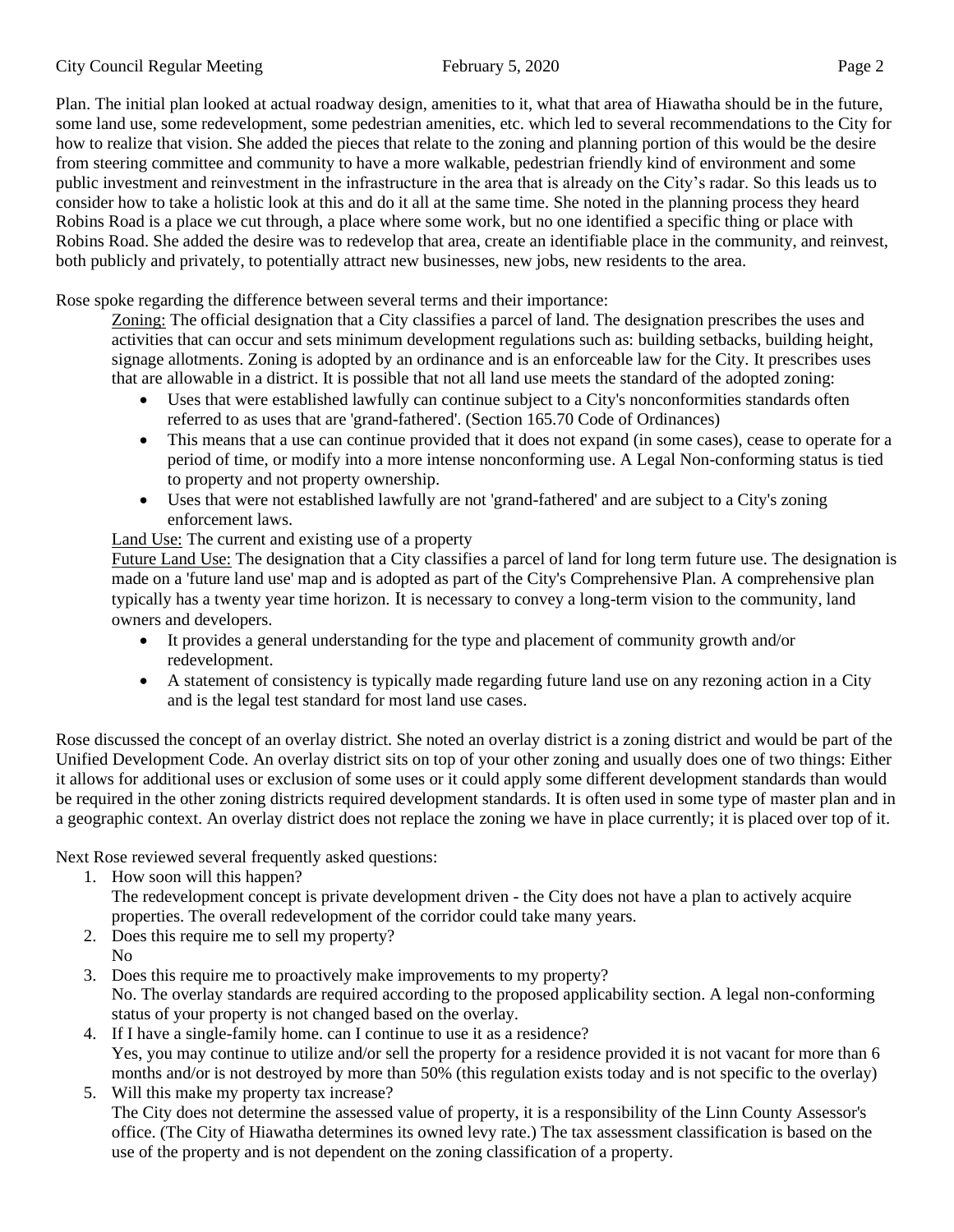#### City Council Regular Meeting February 5, 2020 Page 3

- 6. Do other communities have similar requirements?
	- Often Zoning and development regulations are locally adopted and each community uses a different set of standards. It is not uncommon for the elements included in the overlay district to be utilized. They may be in a combination of formats that may include: zoning districts, design guidelines, PUD regulations and/or site plan development requirements.

She noted in addition to the overlay there are some proposed changes to the underlying zoning. This was something that came up when we looked at the overall uses and vision of the corridor. This often was the industrial pieces but also included some commercial and residential as well when we talk more about the middle of the corridor and the neighborhood center. She presented a proposed Rezoning (Existing Districts) map and the Proposed Overlay District Boundary map.

She discussed the Establishment / Applicability of the overlay and what happens to put this into place:

- 1. New construction of commercial, industrial and multifamily structures and sites.
- 2. Additions to buildings that exceed 25% of the gross square footage of the existing structure, or when the cost of the addition exceeds 50% of the assessed value of the structure within a consecutive twenty-four (24) month period the entire building and site will be required to conform. The assessed value shall be as most recently established by the Linn County Assessor office;

Rose indicated we chose the assessed value because it is a metric that is available for all properties and will be the same across the bar, rather than individual appraisals for each one. Archibald asked if it was common to use the assessed value for this and Rose indicated she has seen it in other places but there are some places that in some cases do allow a third party appraisal to determine that number and the city will accept it. She indicated the idea isn't about certain numbers necessarily it's more about the idea of significantly increasing the value. Downs clarified that this piece not new, this is something we already have in place. Olson asked if a property owner wanted to dispute the assessed value, they could do and get a third party? Rose indicated that the way it is written today does not allow for this but we could change it so at their discretion the City could evaluate a third party result from a licensed appraiser. Archibald added it's a change we would have to make. Olson commented this would be beneficial to the property owner and that it would be work considering. Rose added that we would want to include

- 3. Substantial rehabilitation to commercial industrial and multi-family structures and sites. Substantial rehabilitation shall be defined as modifications equal to fifty (50) percent of the assessed value of the structure or structures on a lot, exclusive of land assessed value, in a twenty-four (24) month period of time. The assessed value shall be as most recently established by the Linn County Assessor office: update with provision of this chapter.
- 4. The re-occupancy of fifty (50) percent or more of any commercial, industrial. and multifamly structure or site which has been vacant for a period of six months Once fifty (50) percent or more of a building has been vacant for six months or more. It may not be reoccupied until such time that the entire structure has been brought into conformance with requirements of this Chapter;
- 5. All new signage shall comply with the limitations of this Chapter; and
- 6. Modification to more than 50% of the front facade area of the primary structure.

Rose discussed the proposed prohibited uses under the overlay that came out of their public input and committee. These are uses that were contrary to the walkable and pedestrian friendly idea of the corridor. These are consistent with the existing code.

- 1. Motor Vehicle Related Uses
- 2. Business Services; all business services contractor limited uses
- 3. Retail and Repair of large commodity uses
- 4. Storage and Warehouse and Distribution
- 5. Production and Manufacturing

Rose provided the Council with a series of images that are intended to demonstrate examples of the proposed overlay district to give them a better idea of what this would look like. As she went through she discussed the following:

• Access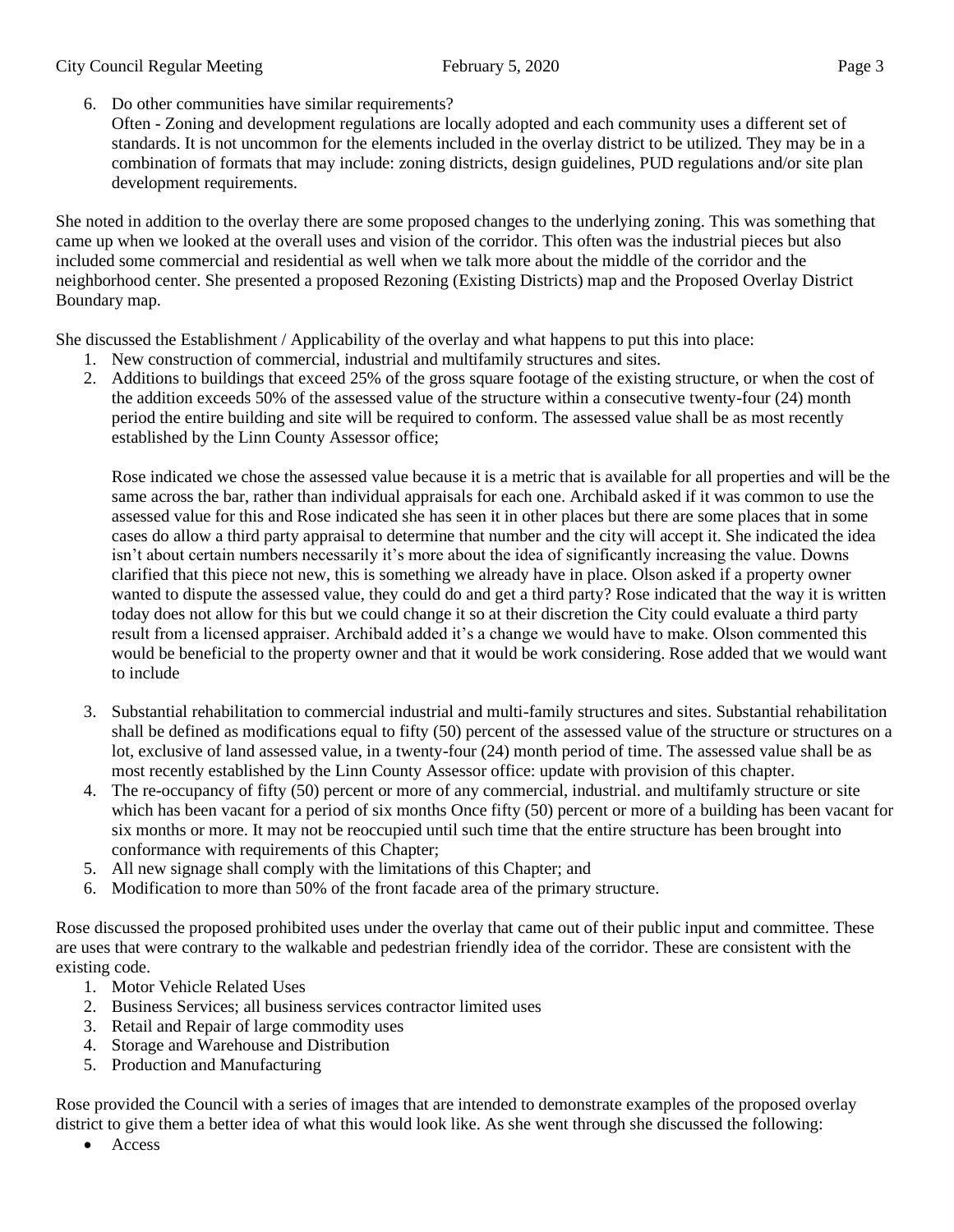- 1. Shared Either one two-way curb-cut or two one-way curb cuts are allowed onto the public streel where property has one hundred fifty (150) feet or more of street frontage. One curb cut is allowed on the applicable corridor street where property has less than one hundred fifty (150) feet of public street frontage.
- 2. For corner lots, a maximum of one curb cut is allowed on each intersecting side street that each property has frontage on regardless of the length of the frontage, curb cuts (between properties) are encouraged.
- Parking
	- 1. The minimum number of parking stalls shall be as required in Section 165.35 of the Unified Development Code.
	- 2. Parking lots shall be located in the rear of all commercial uses or on the side. Parking located on the side is allowable in accordance with the following:
		- a. The parking must not extend into the required front yard setback.
		- b. A single parking aisle, which is adjacent to the building, and meets the minimum dimension of the City's parking space requirements, is allowable in the side yard, outside of the minimum front yard setback.
	- 3. Parking areas shall be designed to minimize headlights shining into residential properties.
	- 4. Parking areas shall be set back 5 feet from the property line and shall be landscaped with vegetation and/or turf grass. This requirement can be waived where parking lots adjoin and have cross access agreements/easements.
- Planting Requirements
	- 1. A five (5) feet wide landscape frontage strip shall be installed on each property abutting the public street as measured from the property line
	- 2. Planting in the landscape frontage strips shall include not less than the following:
		- a. A minimum of one deciduous or evergreen shrub per two lineal feet of street frontage shall be planted in the landscaping strip. The vegetation is not required to be planted in a singular row and may be placed in a designed arrangement provided the full total of required shrubs is placed within the frontage strip
	- 3. Site planting requirements shall be in accordance with Chapter 165.47 of the Unified Development Code and additionally shall require the following:
		- a. At least ten (10) percent or the gross site square footage shall be pervious unpaved planted surfaces. The required planting strips shall be included in the calculation of planted areas
		- b. All planted surfaces shall be planted with grasses, shrubs, perennials or groundcover plants so that they shall be completely covered by installed plants within three years of the planting date. Open mulch or rock beds shall not be accepted as planting area
		- c. Large deciduous shade trees shall be installed in parking lots in excess of thirty (30) spaces. The trees shall be located in planting areas of not less than fifty (50) square feet of unpaved surface per tree and at least one tree shall be planted for each three thousand (3,000) square feet of paving on site
- Building Placement
	- 1. Screening is required where uses abut residential zones. Planting, fencing, or some combination thereof is allowable
		- a. A visual barrier shall be established in accordance with Section  $165.23(8)(E)(1)$
		- b. All dumpsters and exterior trash storage shall be screened in accordance with Section 106.06(1)
		- c. Structures shall be placed a maximum of 10 feet from the front property line
- Architectural Preferences (Steering Committee)
	- Rose indicated this is where the topics move away from site development and being talking about the structure itself. She indicated the images on the screen were part of a visual preference survey they did in the Robins Road Corridor Study. Several images were provided of buildings with different architecture and they asked people what they liked. The more contemporary, flat roof it what held true.
- **Architecture** 
	- 1. All commercial industrial and multi-family structures shall be constructed of wall materials including brick, stone masonry, stucco like exterior systems, pre-cast concrete wan panels, or other like material. Painted concrete block or flat poured concrete walls are not allowed unless the blocks include an architectural finish and an articulated pattern that varies the block sizes, horizontal face alignment, and/or the coursing and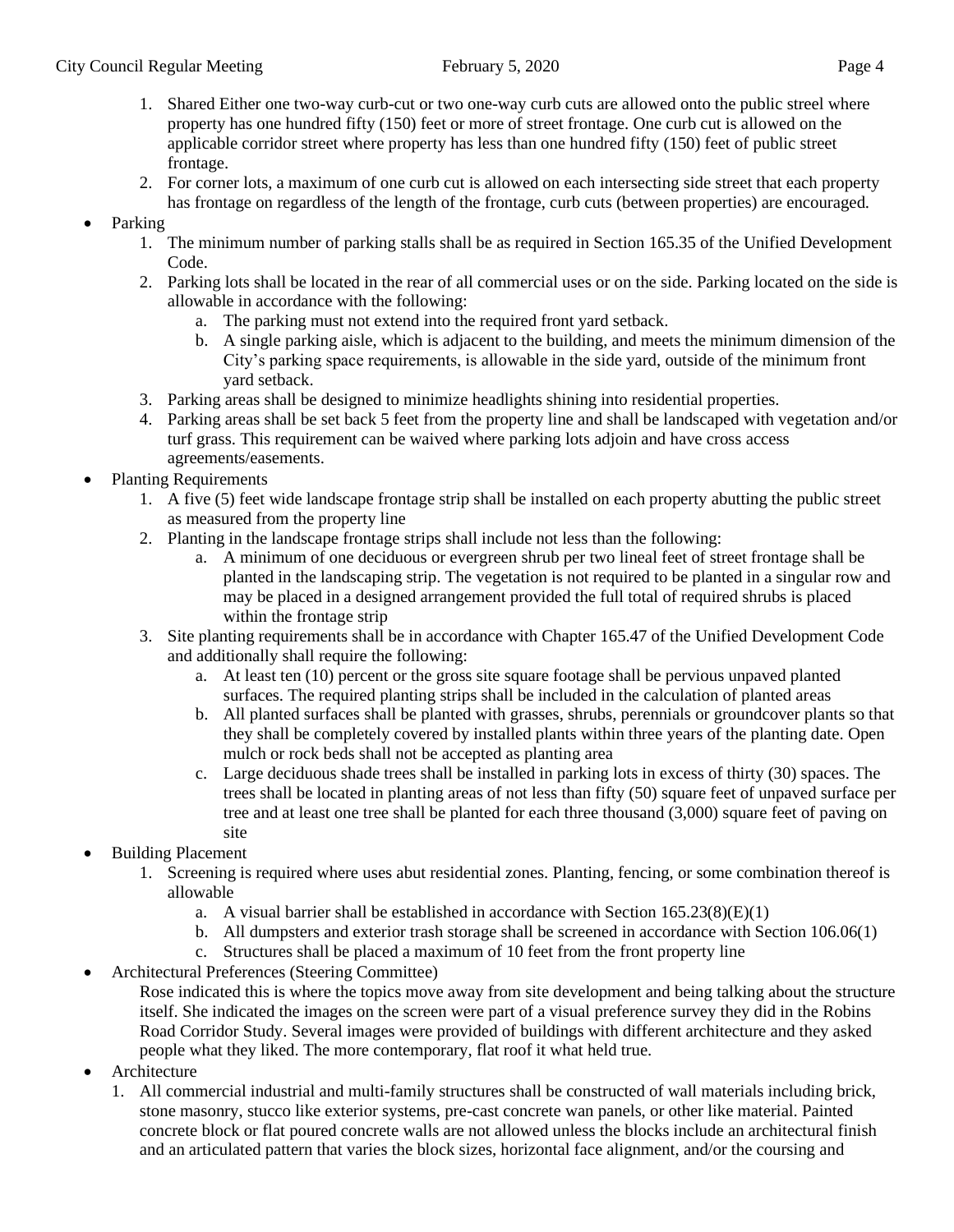vertical joints. Building walls may also be constructed of wood, fiber cement board, architectural CMU block, vinyl, aluminum, or steel lap siding, or corrugated metal only when at least seven1y-five (75) percent of the street facade is constructed of approved masonry. In cases where the structure is viewable from a public rightof-way or space the structure shall utilize the above materials on all building elevations.

- Walls shall extend above flat roofs as necessary to screen views of roof-mounted equipment. Cornice lines will be established using metal materials and shall be straight and true. Alternative screening system for roof top mechanical may be considered provided they completely screen the mechanicals from public view.
- Awnings and architectural features shall not extend beyond property lines. They shall not be installed higher than building roof lines.
- Pitched roofs and hipped roofs are not permitted. Check energy code for unintended conflicts related to multi-family structures.
- The front facade of any new non-residential building shall be comprised of at least fifty (50) percent windows and doors at ground level.
- Accessory structures shall be constructed of similar and/or complimentary materials as the primary structure and shall be required to be comprised of at least twenty-five (25) percent windows and doors at the ground level.

Mayor Bennett commented we've spent a lot of time with this and we're obviously excited about this.

Mayor Bennett opened the public hearing to consider amending Hiawatha Code of Ordinances Chapter 165 Unified Development Code §165.14 Establishment of Zoning Districts and §165.16 Land Uses and Regulations by District describing the Mixed-Use Overlay District and §165.17 Zoning Districts and Zoning District Map as recommended by the Robins Road Corridor Study submitted by Bolton and Menk at 6:13 P.M.

Paula Ashbacher, 104 Northwood Drive, addressed the council regarding her properties value and the City's plans to purchase property in the overlay district. City Attorney Mark Parmenter commented at this time the City has no plans to purchase any property relating to the overlay district.

Charles Ashbacker asked for clarification on some of the rules for new structures. He asked if council would consider people who want to put solar panels on top of their roof. With a flat roof you can't angle the solar panels. He also asked for clarification on the phrase "cease to operate for a period of time" as far as residential. He asked if someone lives in a residence intermittently would that be a violation under cease to operate. Community Development Director Parsley commented that from his understanding intermittent occupancy is allowed and that would not be considered cease of use or vacating the property.

Pat Callanan, 97 North Center Point Road, thanked City and Council for considering this proposal, he commented the ability to have a vision, lay the groundwork, and plant the seeds for the future is awesome, it's good for Hiawatha, it's good for his business and it will be good for that area. He added that he hopes Council considers this and that they go through with this to keep Hiawatha moving on the right path.

No other written or public comments were received at or prior to the public hearing. Public Hearing closed at 6:22 P.M.

*Archibald moved the 1st Reading of ORDINANCE #934 amending Hiawatha Code of Ordinances Chapter 165 Unified Development Code §165.14 Establishment of Zoning Districts and §165.16 Land Uses and Regulations by District describing the Mixed-Use Overlay District, seconded by Wichtendahl. Roll call vote: AYES: Mohwinkle, Dodson, Olson, Wichtendahl, Archibald. NAYS: None. ABSENT: None. Motion carried.* 

*Archibald moved to waive the 2nd and 3rd readings of ORDINANCE #934, seconded by Mohwinkle. Motion carried.* 

*Olson moved the adoption of ORDINANCE #934 amending Hiawatha Code of Ordinances Chapter 165 Unified Development Code §165.14 Establishment of Zoning Districts and §165.16 Land Uses and Regulations by District describing the Mixed-Use Overlay District, seconded by Dodson. Roll call vote: AYES: Wichtendahl, Dodson, Olson, Mohwinkle, Archibald. NAYS: None. ABSENT: None. ORDINANCE #934 adopted.*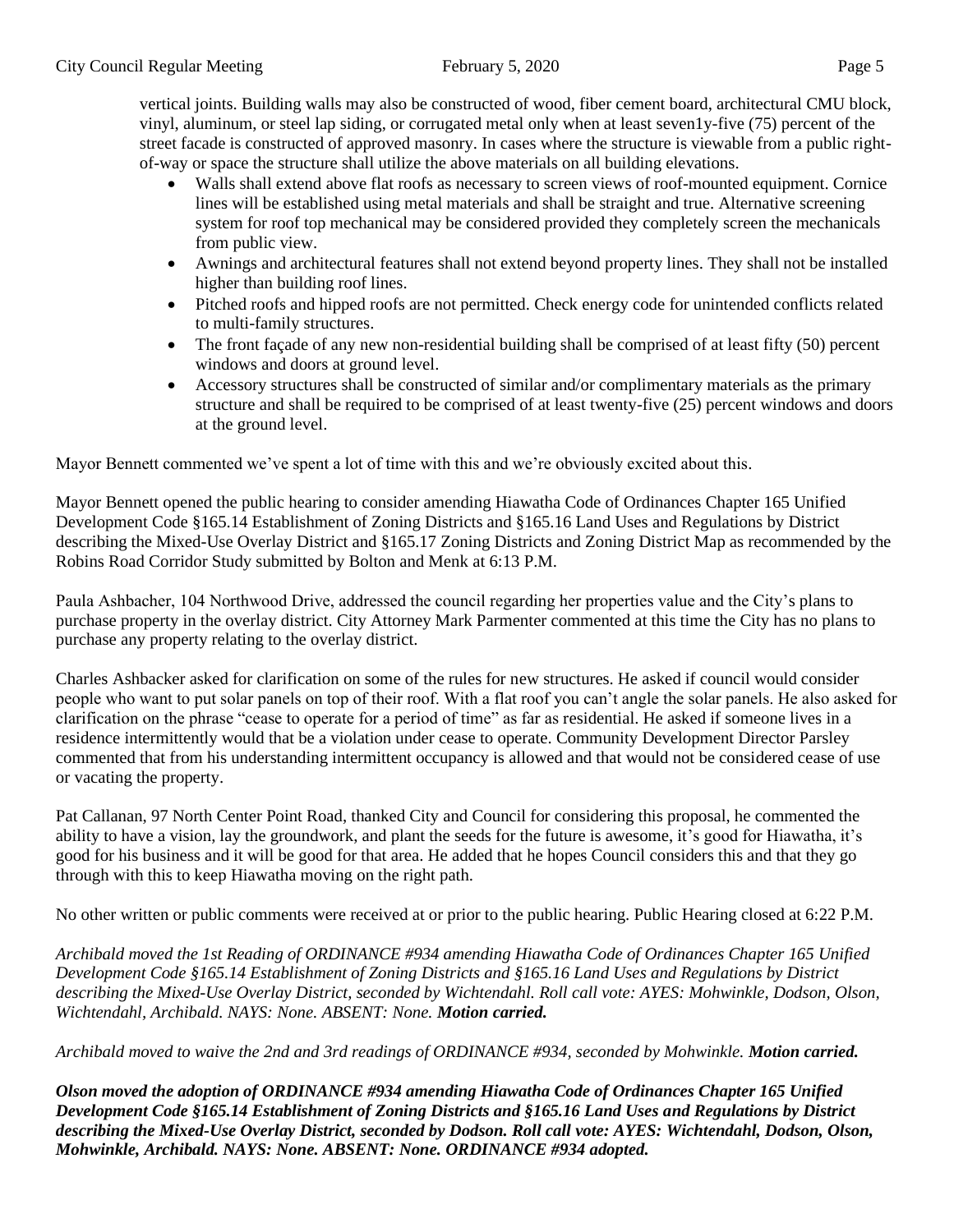*Olson moved the 1st Reading of ORDINANCE #935 amending Hiawatha Code of Ordinances Chapter 165 Unified Development Code §165.17 Zoning Districts and Zoning District Map, seconded by Archibald. Roll call vote: AYES: Dodson, Olson, Mohwinkle, Archibald, Wichtendahl. NAYS: None. ABSENT: None. Motion carried.* 

*Archibald moved to waive the 2nd and 3rd readings of ORDINANCE #935, seconded by Dodson. Motion carried.* 

*Wichtendahl moved the adoption of ORDINANCE #935 amending Hiawatha Code of Ordinances Chapter 165 Unified Development Code §165.17 Zoning Districts and Zoning District Map, seconded by Archibald. Roll call vote: AYES: Olson, Archibald, Wichtendahl, Dodson, Mohwinkle. NAYS: None. ABSENT: None. ORDINANCE #935 adopted.* 

### **Cigarette Violations**

Olson moved approval of the Acknowledgement / Settlement Agreement in connection with a 1st offense tobacco violation for Hawkeye Convenience Store located at 975 Robins Road, seconded by Dodson. Motion carried.

#### **Consider Resolution approving an Engagement Agreement to disclose and memorialize the terms and conditions for services provided with Ahlers & Cooney (bond counsel) to the City of Hiawatha in connection with the issuance of General Obligation Capital Loan Notes**

Archibald presented RESOLUTION #20-014 approving an Engagement Agreement to disclose and memorialize the terms and conditions for services provided with Ahlers & Cooney (bond counsel) to the City of Hiawatha in connection with the issuance of General Obligation Capital Loan Notes, seconded by Dodson. Roll call vote: AYES: Archibald, Mohwinkle, Olson, Dodson, Wichtendahl. NAYS: None. ABSENT: None. **RESOLUTION #20-014 adopted.**

## **Not to Exceed \$3,100,000 General Obligation Capital Loan Notes**

Olson presented RESOLUTION #20-015 fixing date (February 19, 2020 @ 5:30 P.M.) for a meeting on the authorization of a Loan Agreement and the issuance of Not to Exceed \$3,100,000 General Obligation Capital Loan Notes of the City of Hiawatha, State of Iowa (For Essential Corporate Purposes), and providing for publication of notice thereof, seconded by Dodson. Roll call vote: AYES: Olson, Wichtendahl, Archibald, Mohwinkle, Dodson. NAYS: None. ABSENT: None. **RESOLUTION #20-015 adopted.**

### **Not to Exceed \$556,000 General Obligation Capital Loan Notes**

Dodson presented RESOLUTION #20-016 fixing date (February 19, 2020 @ 5:30 P.M.) for a meeting on the authorization of a Loan Agreement and the issuance of Not to Exceed \$556,000 General Obligation Capital Loan Notes of the City of Hiawatha, State of Iowa (For General Corporate Purposes), and providing for publication of notice thereof, seconded by Wichtendahl. Roll call vote: AYES: Wichtendahl, Dodson, Archibald, Olson, Mohwinkle. NAYS: None. ABSENT: None. **RESOLUTION #20-016 adopted.**

# **Not to Exceed \$85,600 General Obligation Capital Loan Notes**

Wichtendahl presented RESOLUTION #20-017 fixing date (February 19, 2020 @ 5:30 P.M.) for a meeting on the authorization of a Loan Agreement and the issuance of Not to Exceed \$85,600 General Obligation Capital Loan Notes of the City of Hiawatha, State of Iowa (For General Corporate Purposes), and providing for publication of notice thereof, seconded by Archibald. Roll call vote: AYES: Dodson, Olson, Mohwinkle, Wichtendahl, Archibald. NAYS: None. ABSENT: None. **RESOLUTION #20-017 adopted.**

### **Consider Resolution setting public hearing date (February 19, 2020) to consider amending Hiawatha Code of Ordinances Chapter 3 Boundaries to add the Newly Annexed Territory ITC Midwest LLC-CIPCO**

Dodson presented RESOLUTION #20-018 setting public hearing date (February 19, 2020) to consider amending Hiawatha Code of Ordinances Chapter 3 Boundaries to add the Newly Annexed Territory ITC Midwest LLC-CIPCO, seconded by Archibald. Roll call vote: AYES: Mohwinkle, Dodson, Olson, Wichtendahl, Archibald. NAYS: None. ABSENT: None. **RESOLUTION #20-018 adopted.**

# **Tower Terrace Road Reconstruction Project from I-380 to North Center Point Road**

Wichtendahl presented RESOLUTION #20-019 approving contract amendment #1 to the Professional Services Agreement for Design work in connection with Tower Terrace Road Reconstruction Project to proceed with adding the design necessary to relocate the existing water main to the south in order to move it from under the new street paving, seconded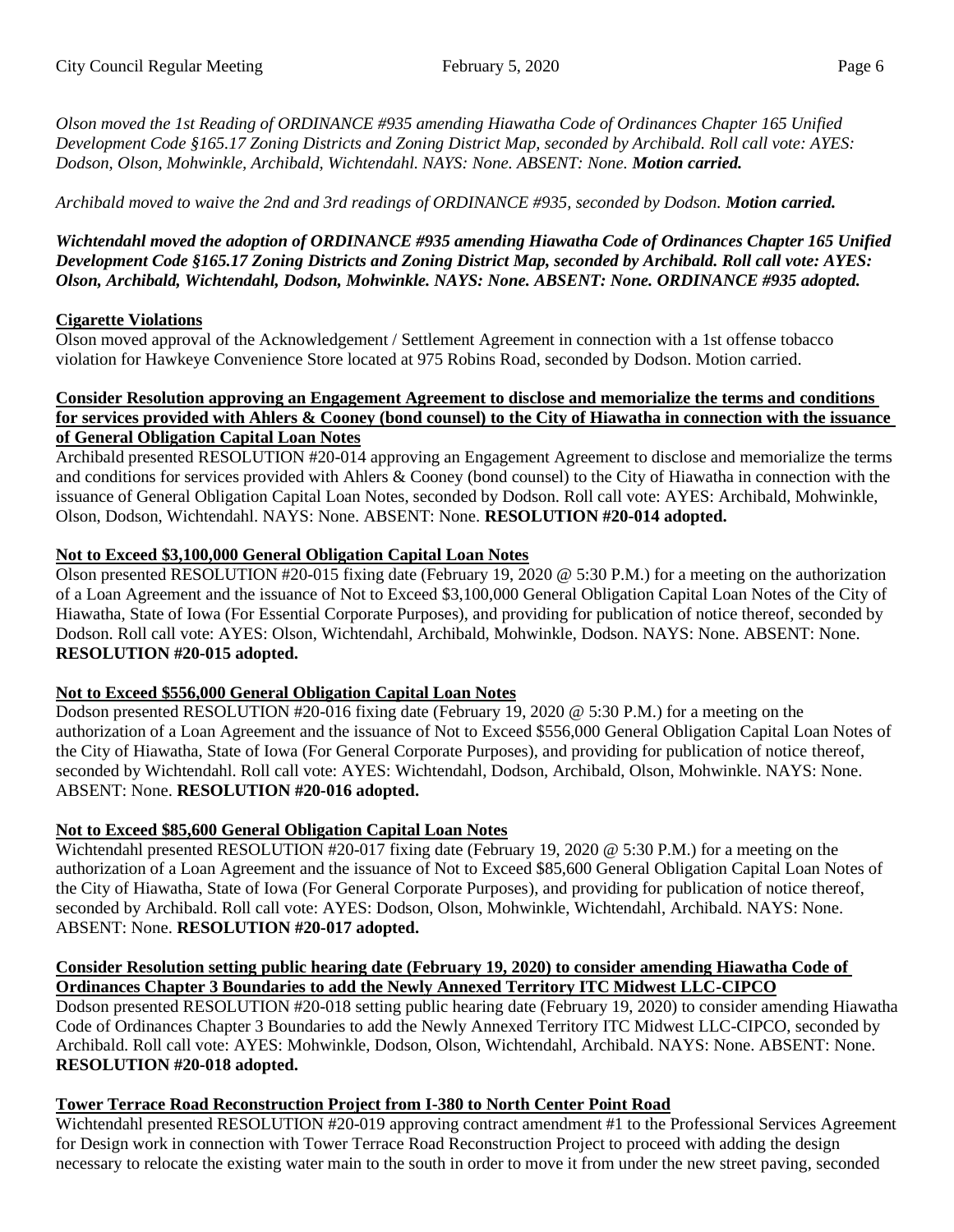by Dodson. Roll call vote: AYES: Wichtendahl, Olson, Archibald, Mohwinkle, Dodson. NAYS: None. ABSENT: None. **RESOLUTION #20-019 adopted.**

## **New commercial development on the property located at 1460 North Center Point Road**

Archibald presented RESOLUTION #20-020 approving the design of a new commercial development to Hiawatha Design Guidelines, seconded by Mohwinkle. Roll call vote: AYES: Olson, Mohwinkle, Wichtendahl, Archibald, Dodson. NAYS: None. ABSENT: None. **RESOLUTION #20-020 adopted.**

#### **Consider Resolution referring proposal to vacate a portion of Oak Street right of way West 150 feet of Oak Street to the Planning and Zoning Commission (as established in Section 137.02 of the Code of Ordinances) for the purpose of a study and recommendation to City Council for consideration**

Archibald presented RESOLUTION #20-021 referring proposal to vacate a portion of Oak Street right of way West 150 feet of Oak Street to the Planning and Zoning Commission (as established in Section 137.02 of the Code of Ordinances) for the purpose of a study and recommendation to City Council for consideration, seconded by Wichtendahl. Roll call vote: AYES: Archibald, Wichtendahl, Mohwinkle, Dodson, Olson. NAYS: None. ABSENT: None. **RESOLUTION #20- 021 adopted.**

# **DAEC/Outdoor Warning System update – Fire Chief Nesslage**

Fire Chief Mike Nesslage updated the council on the current situation with the Duane Arnold Energy Center (DUEC) and the Outdoor Warning System. He began by explaining that Linn and Benton Counties have a robust outdoor warning system that is provided by Duane Arnold Energy Center. In addition to nuclear events at the power plant, the outdoor warning system provides critical advanced warning in the event of storms or other catastrophes. Although there are other technologies that supplements an advanced warning system (media, cellular, and reverse 911) the outdoor warning system is an effective way to draw attention to a pending emergency. Currently, DAEC fully funds the operating, maintenance, and repair of the existing system, including same day fix to sirens by an on-site specialist who maintains the siren. When the power plant is shut down, it will no longer be required to support that system. Consistent with past practices, it is likely the owner of the plant, FPL, will donate the system to the affected Linn and Benton counties for free. It is also expected the power plant will stop producing power in the fall of 2020 and that the OWS will be maintained through fall of 2021, at which point it will fall to the counties, if they accept the donation, who will then be responsible for maintaining the system. The counties will need to determine: whether or not to accept the siren system, the level at which the siren system will be maintained, and how that cost (Estimated at \$168,750 for Linn County) will be funded. Linn County EMA is forming a committee to look at this topic and make recommendations to the Linn County EMC. He concluded by stressing that this system is important in public safety here in Hiawatha, it's still an important step in our warning and in keeping our citizen safe especially during severe weather but that's going to be impacted by what decisions are made.

Council Member Dodson asked, currently when there is a tornado in the area, who actually turns on the siren? Nesslage commented that the system can be activated at Duane Arnold, which doesn't happen often, it can be activated by the Linn County Sherriff's office, and that's who usually activates it, or it can be activated by EMA. Dodson clarified that the National Weather Service doesn't do anything. Archibald added that they just provide recommendations.

Wichtendahl asked how many sirens are within city limits? Nesslage said three or four and there are some in Cedar Rapids that affect us.

Mayor Bennett commented that his concern is because of the total number of sirens (144) and because some are owned by individual cities are we going to be able to get everyone on the same page so we can control this. Nesslage commented that's a good question. He added that some of the cities involved actually own their own systems, like Fairfax and Walford, and have the capacity to activate their own siren in addition to Linn County having the ability to activate their system. One idea is that not only would Linn County take over all the sirens owned by DAEC, but they would take over those owned by independent municipalities as well. He added that Fairfax and Walford seem to get hit a lot before the rest of the county is active and they like to have the ability to activate the sirens on their own. This would be up to the committee, but EMA has indicated if they are responsible for the system they want control of all the sirens. There is liability for the company who owns the siren so Emergency Management has very tight guidelines that must be met before they activate the sirens to limit liability. This is a piece that will be discussed by the committee for them to decide.